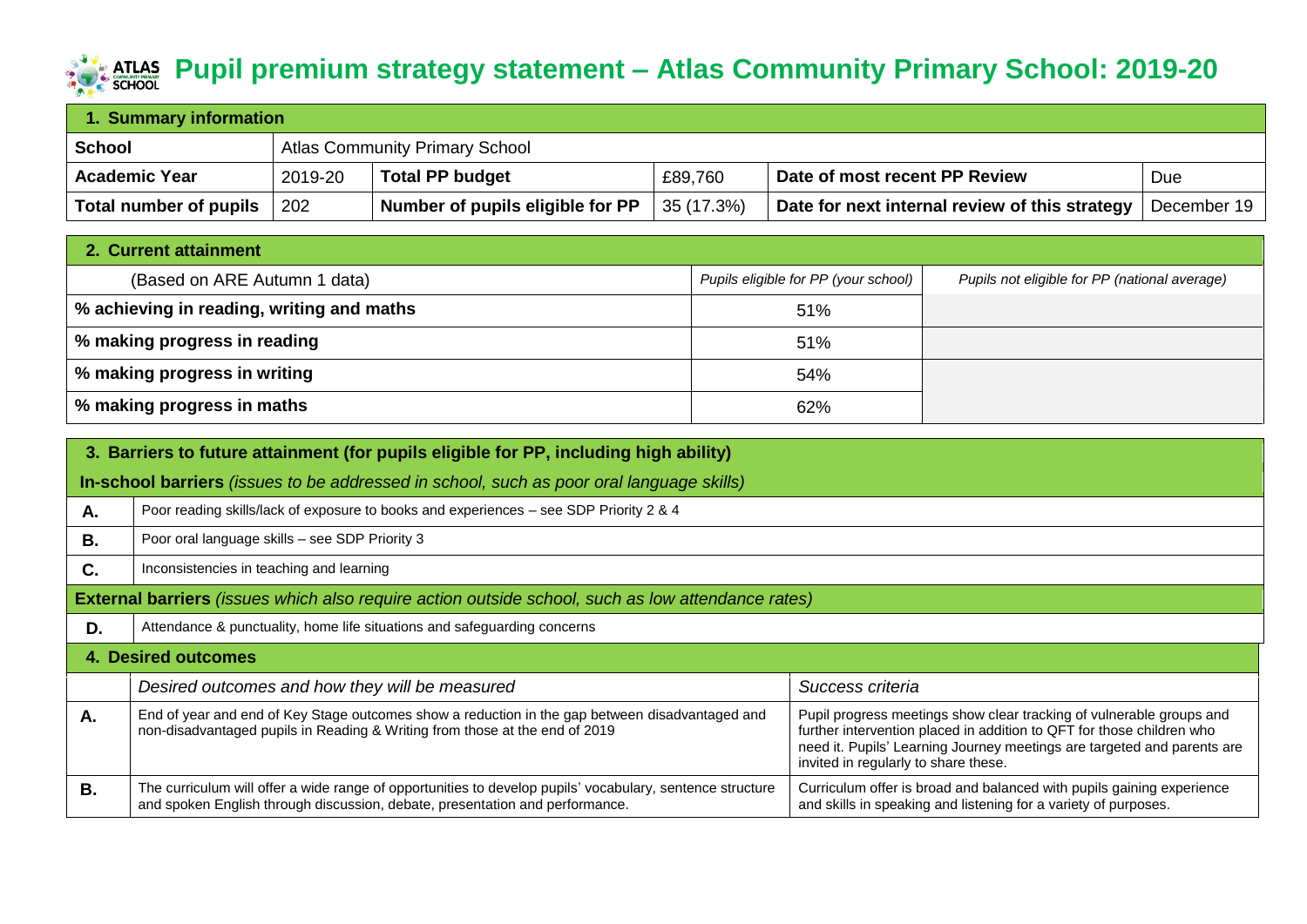| Teachers identify their own training needs and actively seek out and research ways in which they can     | Children are highly motivated to develop their knowledge, skills and |
|----------------------------------------------------------------------------------------------------------|----------------------------------------------------------------------|
| I further support individual pupils in their class. They respond to the children and find ways to engage | understanding of key concepts and are afforded the opportunities to  |
| and motivate them. Performance management targets reflect this.                                          | make decisions about how they will learn.                            |

| 5. Planned expenditure                                                                                                                                                                            |                                                                                                                                                                                                                                                                                                                 |                                                                                                                                                                                                                                                                                                                                                                                                                                                                                                                                                                  |                                                                                                                                                                                                                                                                                                                                                                                                               |                   |                                                                          |
|---------------------------------------------------------------------------------------------------------------------------------------------------------------------------------------------------|-----------------------------------------------------------------------------------------------------------------------------------------------------------------------------------------------------------------------------------------------------------------------------------------------------------------|------------------------------------------------------------------------------------------------------------------------------------------------------------------------------------------------------------------------------------------------------------------------------------------------------------------------------------------------------------------------------------------------------------------------------------------------------------------------------------------------------------------------------------------------------------------|---------------------------------------------------------------------------------------------------------------------------------------------------------------------------------------------------------------------------------------------------------------------------------------------------------------------------------------------------------------------------------------------------------------|-------------------|--------------------------------------------------------------------------|
| Academic year                                                                                                                                                                                     | 2019-20                                                                                                                                                                                                                                                                                                         |                                                                                                                                                                                                                                                                                                                                                                                                                                                                                                                                                                  |                                                                                                                                                                                                                                                                                                                                                                                                               |                   |                                                                          |
|                                                                                                                                                                                                   | support and support whole school strategies.                                                                                                                                                                                                                                                                    | The three headings below enable schools to demonstrate how they are using the pupil premium to improve classroom pedagogy, provide targeted                                                                                                                                                                                                                                                                                                                                                                                                                      |                                                                                                                                                                                                                                                                                                                                                                                                               |                   |                                                                          |
| i. Quality of teaching for all                                                                                                                                                                    |                                                                                                                                                                                                                                                                                                                 |                                                                                                                                                                                                                                                                                                                                                                                                                                                                                                                                                                  |                                                                                                                                                                                                                                                                                                                                                                                                               |                   |                                                                          |
| <b>Desired outcome</b>                                                                                                                                                                            | Chosen action /<br>approach                                                                                                                                                                                                                                                                                     | What is the evidence and<br>rationale for this choice?                                                                                                                                                                                                                                                                                                                                                                                                                                                                                                           | How will you ensure it is<br>implemented well?                                                                                                                                                                                                                                                                                                                                                                | <b>Staff lead</b> | When will you<br>review<br>implementation?                               |
| End of year and end of<br>Key Stage outcomes<br>show a reduction in the<br>gap between<br>disadvantaged and non-<br>disadvantaged pupils in<br>Reading & Writing from<br>those at the end of 2019 | Investment in whole class texts -<br>pupils have their own copy to<br>work in and keep. (£5000)<br>Further develop the range of<br>texts within classrooms and the<br>school library.<br>(E5000)<br>Rewards for reading regularly at<br>home – trips to Waterstones to<br>choose a book for at home.<br>(E1200) | Research within the last year around<br>teaching strategies - whole class<br>novels used particularly to delve into<br>the explicit teaching of specific reading<br>skills and building upon these.<br>To develop a love of reading - pupils<br>are not reading whole texts (KS2) often<br>enough at home.<br>To develop oracy strategies/drama<br>within the English curriculum $-$ if pupils<br>are invested in the text and the<br>characters, the skills required to<br>discuss, debate and perform will be<br>used more naturally within the<br>curriculum. | All teachers to receive support with<br>planning around their text.<br>All staff to receive training on the<br>explicit teaching of reading skills.<br>LS/BA to provide a clear breakdown<br>of expectations for what MUST be<br>explicitly taught in terms of reading<br>and writing skills within each year<br>group.<br>LS/BA to support teachers with the<br>delivery of Reading lessons where<br>needed. | LS/BA             | Fortnightly<br>monitoring. Learning<br>Journey meetings,<br>PPR meetings |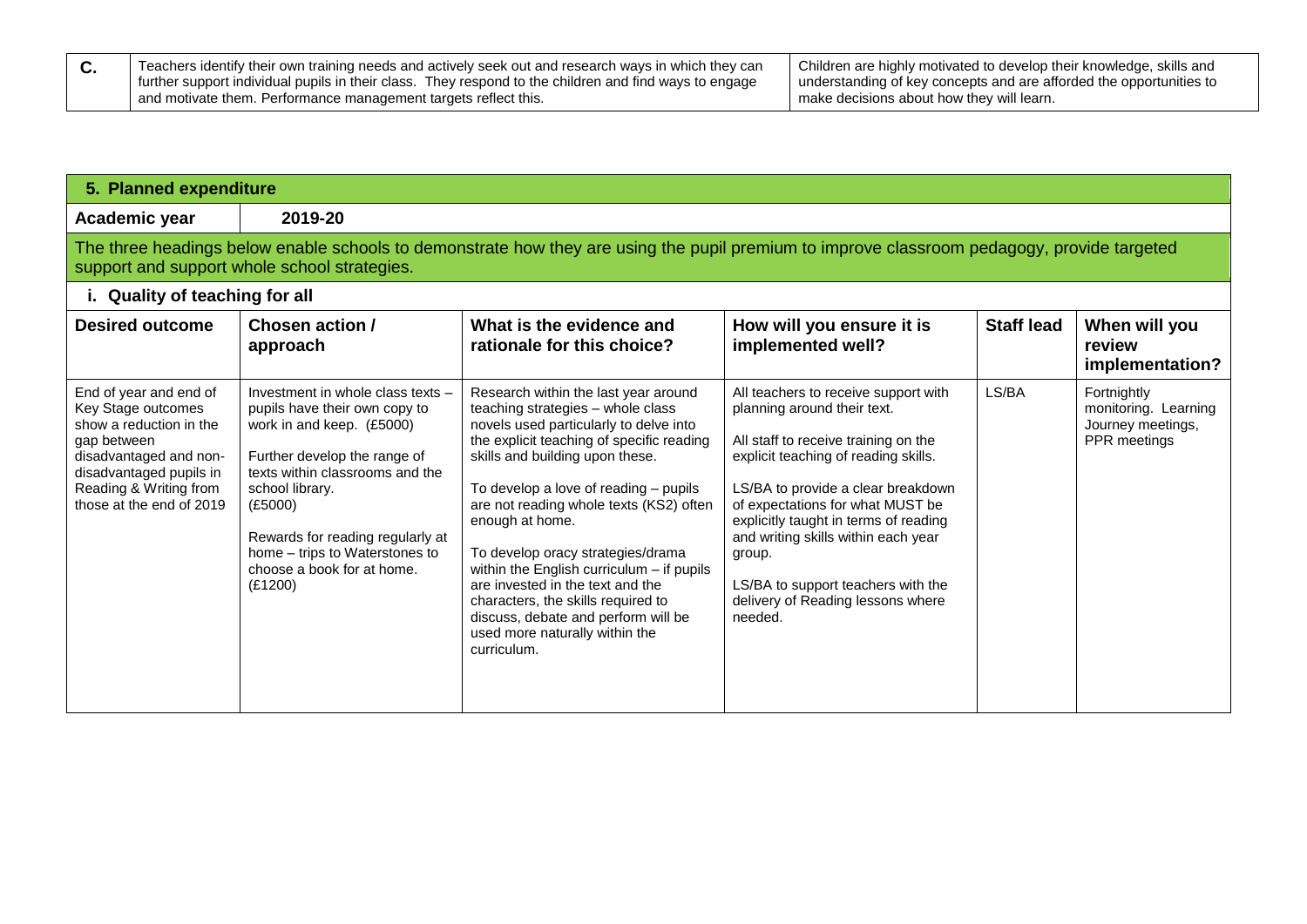|                                                                                                                                                                                                                | Investment in a wider range of<br>levelled reading books -<br>particularly for younger children.<br>(E4000)                                                                                                                                                                                                                                                                                                                                                                                                                                                                                                             | We have a large number of colour<br>banded books however they are not<br>motivating our pupils to want to read<br>them. We currently have too many<br>phonics-based reading books and, with<br>a focus on comprehension, we need to<br>balance this with other types of texts<br>and stories for the children to develop<br>enjoyment in reading from an early<br>age.                                                                                                                                                                                                                                                                                                       | LS to model the use of a range of<br>levelled books within classrooms and<br>ensure all classes are well equipped.<br>Staff training - revisit 1:1 reading and<br>strategies for the teaching of 'how' to<br>use reading strategies.<br>Parent workshops - work with parents<br>to teach them how to develop their<br>child's reading at home.                                                                      |                            | Autumn term 1-<br>deliver training and<br>parent workshops<br>Fortnightly checks of<br>reading files and<br>assessments, SLT to<br>read with children to<br>QA levels. |
|----------------------------------------------------------------------------------------------------------------------------------------------------------------------------------------------------------------|-------------------------------------------------------------------------------------------------------------------------------------------------------------------------------------------------------------------------------------------------------------------------------------------------------------------------------------------------------------------------------------------------------------------------------------------------------------------------------------------------------------------------------------------------------------------------------------------------------------------------|------------------------------------------------------------------------------------------------------------------------------------------------------------------------------------------------------------------------------------------------------------------------------------------------------------------------------------------------------------------------------------------------------------------------------------------------------------------------------------------------------------------------------------------------------------------------------------------------------------------------------------------------------------------------------|---------------------------------------------------------------------------------------------------------------------------------------------------------------------------------------------------------------------------------------------------------------------------------------------------------------------------------------------------------------------------------------------------------------------|----------------------------|------------------------------------------------------------------------------------------------------------------------------------------------------------------------|
| The curriculum will offer<br>a wide range of<br>opportunities to develop<br>pupils' vocabulary,<br>sentence structure and<br>spoken English through<br>discussion, debate,<br>presentation and<br>performance. | Drama /Art specialists in school<br>- use of drama to bring the<br>texts/curriculum content alive<br>and create context for pupils.<br>(E5,500)<br>After school clubs - external<br>provider - performing arts -<br>improve confidence in speaking<br>aloud<br>(E2000)<br>Revised curriculum for Yrs 1-6 to<br>ensure clear progression of<br>knowledge and skills so that<br>children know, remember and<br>understand what they have been<br>taught - consultants, LA advisor<br>and SLE time (£6000)<br>Resources matched with new<br>curriculum content (£2500)<br>ArtsMark Award (£500)<br>PY release time (£1000) | Pupils have a very narrow experience<br>in terms of speaking for different<br>purposes, which impacts on their<br>confidence as well as their reading and<br>writing.<br>Drama, public speaking and<br>performance is not within their general<br>experience outside of school, so in<br>order to improve skills in this area we<br>need to provide more opportunities in<br>school.<br>Consultant (CC) to work with SLT in<br>order to ensure a clear and progressive<br>curriculum - development days, review<br>days throughout the year (£3000)<br>SLE to work with KS1 & KS2 teachers<br>to develop the use of quality provision<br>for self-regulated learning (£2500) | Staff training - drama and arts<br>specialist teachers in school<br>Staff training - consultant (SS) to<br>work with staff team to build growth<br>mindset ethos throughout the whole<br>curriculum offer (£1800)<br>Consultant (CC) to work with SLT in<br>order to ensure a clear and<br>progressive curriculum - development<br>days, review days throughout the year<br>(E2000)<br>LA advisor (RL) time (£1500) |                            | Regular monitoring by<br>SLT & Curriculum<br>Lead (fortnightly)                                                                                                        |
|                                                                                                                                                                                                                |                                                                                                                                                                                                                                                                                                                                                                                                                                                                                                                                                                                                                         |                                                                                                                                                                                                                                                                                                                                                                                                                                                                                                                                                                                                                                                                              |                                                                                                                                                                                                                                                                                                                                                                                                                     | <b>Total budgeted cost</b> | £35,200                                                                                                                                                                |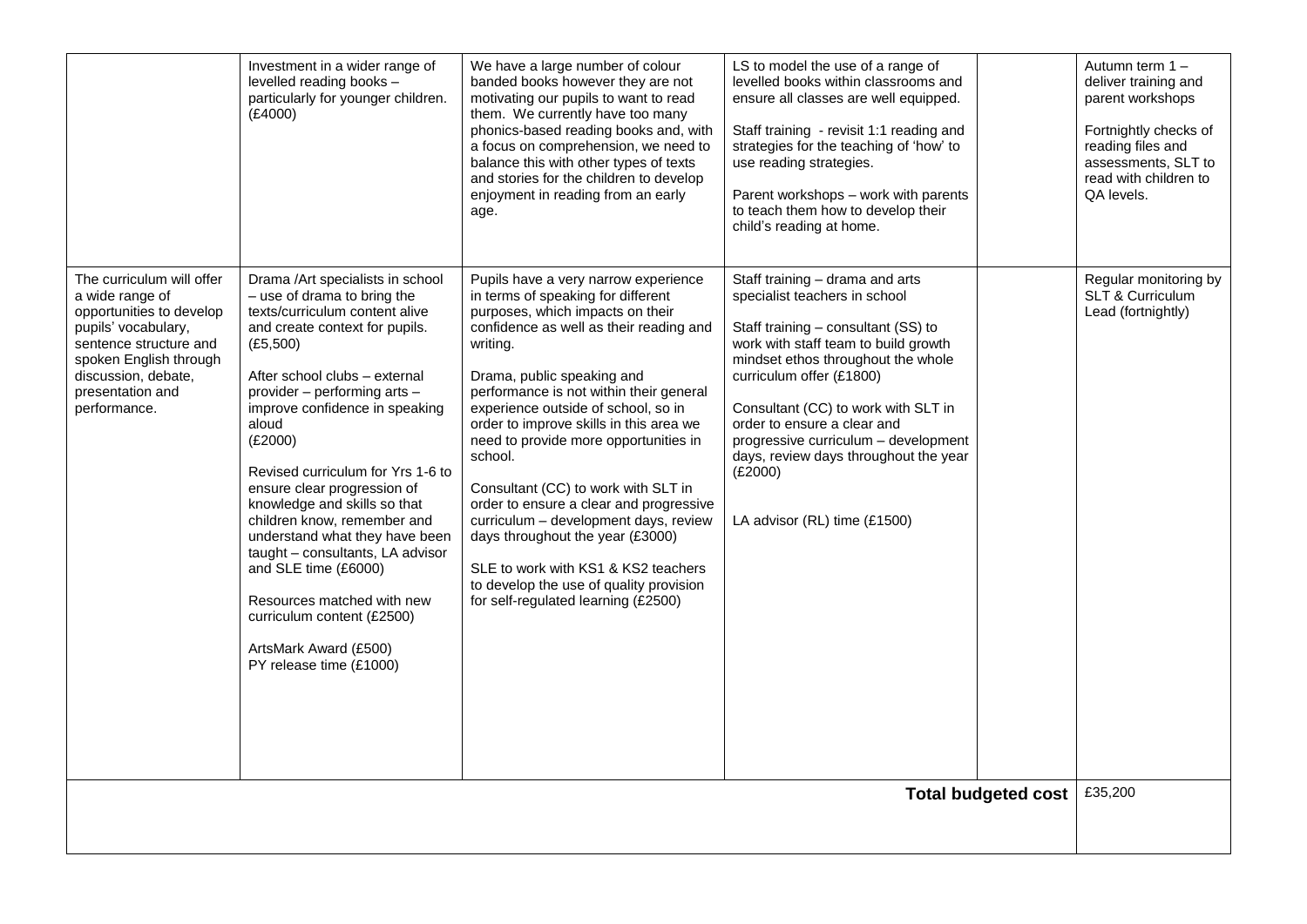| ii. Targeted support                                                                    |                                                                                                                                                                                                                                                                                                                                                                                                                                                |                                                                                                                                                                                                                                                                                                                                                                                                                                                                                                                                |                                                                                                                                                                                                                                                                                                                                                                                                                              |                            |                                                                                                           |  |  |
|-----------------------------------------------------------------------------------------|------------------------------------------------------------------------------------------------------------------------------------------------------------------------------------------------------------------------------------------------------------------------------------------------------------------------------------------------------------------------------------------------------------------------------------------------|--------------------------------------------------------------------------------------------------------------------------------------------------------------------------------------------------------------------------------------------------------------------------------------------------------------------------------------------------------------------------------------------------------------------------------------------------------------------------------------------------------------------------------|------------------------------------------------------------------------------------------------------------------------------------------------------------------------------------------------------------------------------------------------------------------------------------------------------------------------------------------------------------------------------------------------------------------------------|----------------------------|-----------------------------------------------------------------------------------------------------------|--|--|
| <b>Desired outcome</b>                                                                  | <b>Chosen action/approach</b>                                                                                                                                                                                                                                                                                                                                                                                                                  | What is the evidence and<br>rationale for this choice?                                                                                                                                                                                                                                                                                                                                                                                                                                                                         | How will you ensure it is<br>implemented well?                                                                                                                                                                                                                                                                                                                                                                               | <b>Staff lead</b>          | When will you<br>review<br>implementation?                                                                |  |  |
| Phonics catch-up<br>sessions for all pupils<br>Y2-6 who have gaps in<br>decoding skills | Assembly time, 3 x 30 mins per<br>week, targeted groups<br>All groups to have adequate<br>resources for this intervention<br>(E300)<br>Staff training (£500)<br>'Take it home' kits -<br>phonics/word games for families<br>to borrow and use at home<br>(E1500)                                                                                                                                                                               | Many of our pupils do not continue to<br>build on the basic decoding skills<br>needed for reading throughout KS2,<br>and their overall reading is stilted<br>because of this. Speed and fluency<br>were factors in low Reading outcomes<br>at KS2 in 2019 - if pupils secure these<br>basic skills sooner, along with daily<br>reading lessons, this should improve.<br>Encourage families to support the<br>development of reading through<br>relaxed and fun activities at home; not<br>through workbook/worksheet approach. | Staff training, clear targets for groups,<br>well-resourced and organised<br>timetables and teaching spaces<br>Reassess all pupils who did not pass<br>the phonics screening test at Y1 to<br>define the needs of specific groups.<br>Model the use of the kits with families<br>in open library sessions prior to<br>lending. Ensure that each kit is<br>returned in full to be used again and<br>have a variety to borrow. | LS                         | Monitoring - observe<br>phonics sessions<br>weekly in the first<br>instance, then review<br>as necessary. |  |  |
| PP pupils have equal<br>opportunities to read a<br>wide range of books at<br>home       | Local library visits + parents (PP<br>additional visits with parents,<br>ensure they have library access<br>and membership)<br>(additional staffing costs for visits<br>$-£1500)$<br>Open library session after school<br>- 2 per week. Parents invited<br>into the school library to choose<br>books with their child, listen to<br>stories, play games (staffing<br>£2000)<br>'Take it home' learning bags -<br>STEM, Reading, games (£3000) | Many of our pupils do not own their<br>own range of books at home, nor do<br>they access the local library and<br>borrow/read from there.<br>Raise parental awareness of the<br>resources which are freely available to<br>them.                                                                                                                                                                                                                                                                                               | Visit plans, risk assessments, correct<br>staffing ratios, clear rationale for staff<br>who attend when speaking with<br>parents to promote 'buy in' to the<br>service.                                                                                                                                                                                                                                                      | <b>BA</b>                  | Review after first<br>class visit - parental<br>take up?                                                  |  |  |
|                                                                                         |                                                                                                                                                                                                                                                                                                                                                                                                                                                |                                                                                                                                                                                                                                                                                                                                                                                                                                                                                                                                |                                                                                                                                                                                                                                                                                                                                                                                                                              | <b>Total budgeted cost</b> | £6500                                                                                                     |  |  |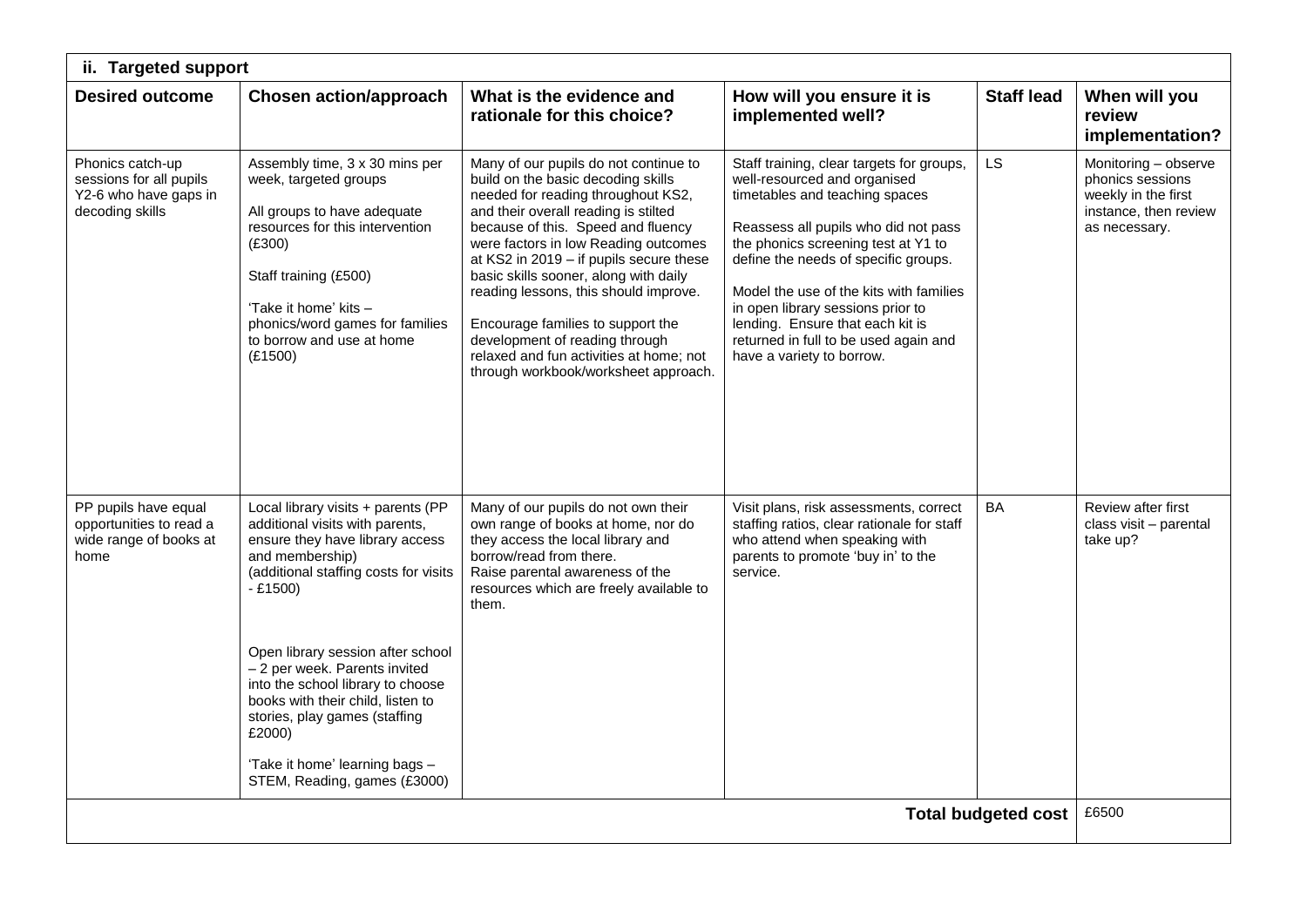| iii. Other approaches                                                                                                                               |                                                                                                                                                                                                                                                                                                                                                                                                                                                           |                                                                                                                                                                                                                                                      |                                                                                                                                                                                                                               |                   |                                            |  |
|-----------------------------------------------------------------------------------------------------------------------------------------------------|-----------------------------------------------------------------------------------------------------------------------------------------------------------------------------------------------------------------------------------------------------------------------------------------------------------------------------------------------------------------------------------------------------------------------------------------------------------|------------------------------------------------------------------------------------------------------------------------------------------------------------------------------------------------------------------------------------------------------|-------------------------------------------------------------------------------------------------------------------------------------------------------------------------------------------------------------------------------|-------------------|--------------------------------------------|--|
| <b>Desired outcome</b>                                                                                                                              | <b>Chosen action/approach</b>                                                                                                                                                                                                                                                                                                                                                                                                                             | What is the evidence and<br>rationale for this choice?                                                                                                                                                                                               | How will you ensure it is<br>implemented well?                                                                                                                                                                                | <b>Staff lead</b> | When will you<br>review<br>implementation? |  |
| All pupils have the<br>opportunity to<br>experience a range of<br>extra-curricular activities<br>in addition to a broad<br>and balanced curriculum. | PP funded after-school clubs for<br>all PP children and siblings<br>(E5, 453)<br>Access to peripatetic music<br>teaching - subsidised for PP<br>pupils (£3,500)<br>Whole class singing tuition -<br>music service (£1500)<br>Whole class Ukulele/Bamboo<br>Tamboo Percussion set hire<br>(E3000)<br>Artist in school - galleries and<br>collaborative projects throughout<br>the year (£3000)<br>Subsidised educational visits for<br>PP pupils (£10,000) | Lack of other experiences for pupils<br>beyond school/mosque<br>Enhance pupils' creativity in order to<br>express themselves<br>Develop specific skills which pupils<br>may have been unaware that they<br>possessed - celebrate all<br>achievements | Promote take up with pupils and<br>parents<br>Promote through<br>performances/parents in school<br>Continue to ask the pupils what they<br>would like in terms of after school<br>provision                                   | PY                | End Aut $1 -$ review<br>take up and offer  |  |
| All pupils have the<br>appropriate uniform and<br>equipment needed for<br>school                                                                    | PP funded uniform vouchers<br>£1,482<br>Book bags £285<br>Water bottles £171<br>Spare<br>underwear/socks/PE/uniform/sho<br>es items for spares (£1150)                                                                                                                                                                                                                                                                                                    | Pupils sometimes need spare<br>clothes/shoes - these need to be<br>available so that this doesn't form any<br>barrier to learning, being comfortable<br>and feeling confident                                                                        | Continue to monitor the need and re-<br>stock                                                                                                                                                                                 | LS/JS/LW          | Ongoing                                    |  |
| All pupils have adequate<br>provisions in order to be<br>clean and fed                                                                              | Atlas Food Bank - food bank<br>based in school for families who<br>may need it throughout the year<br>(E1200)                                                                                                                                                                                                                                                                                                                                             | We have several vulnerable families<br>who at times need extra support but<br>find it difficult to access the main food<br>bank. They deliver to our school but<br>often we need items immediately.                                                  | Continue to monitor the need and re-<br>stock                                                                                                                                                                                 | LS/JS/LW          | Ongoing                                    |  |
| All pupils have access to<br>emotional support and<br>wellbeing                                                                                     | Step2 Counsellor in school, one<br>day per week (£9000)<br>'Zen Den' provision - develop a<br>calm space for counselling, talk<br>time, circle times and when<br>pupils need to self-regulate<br>(E6000)                                                                                                                                                                                                                                                  | There are several pupils in school with<br>SEMH needs and who are currently on<br>lengthy waiting lists for additional<br>support.                                                                                                                   | Review with Step2 provider and<br>parents after first 6 weeks - speak<br>with $CT - how$ is this affecting the<br>pupil?<br>Ensure the space is safe<br>Monitor how pupils respond to the<br>provision and adapt where needed | LS/BA             | Review end Aut 1                           |  |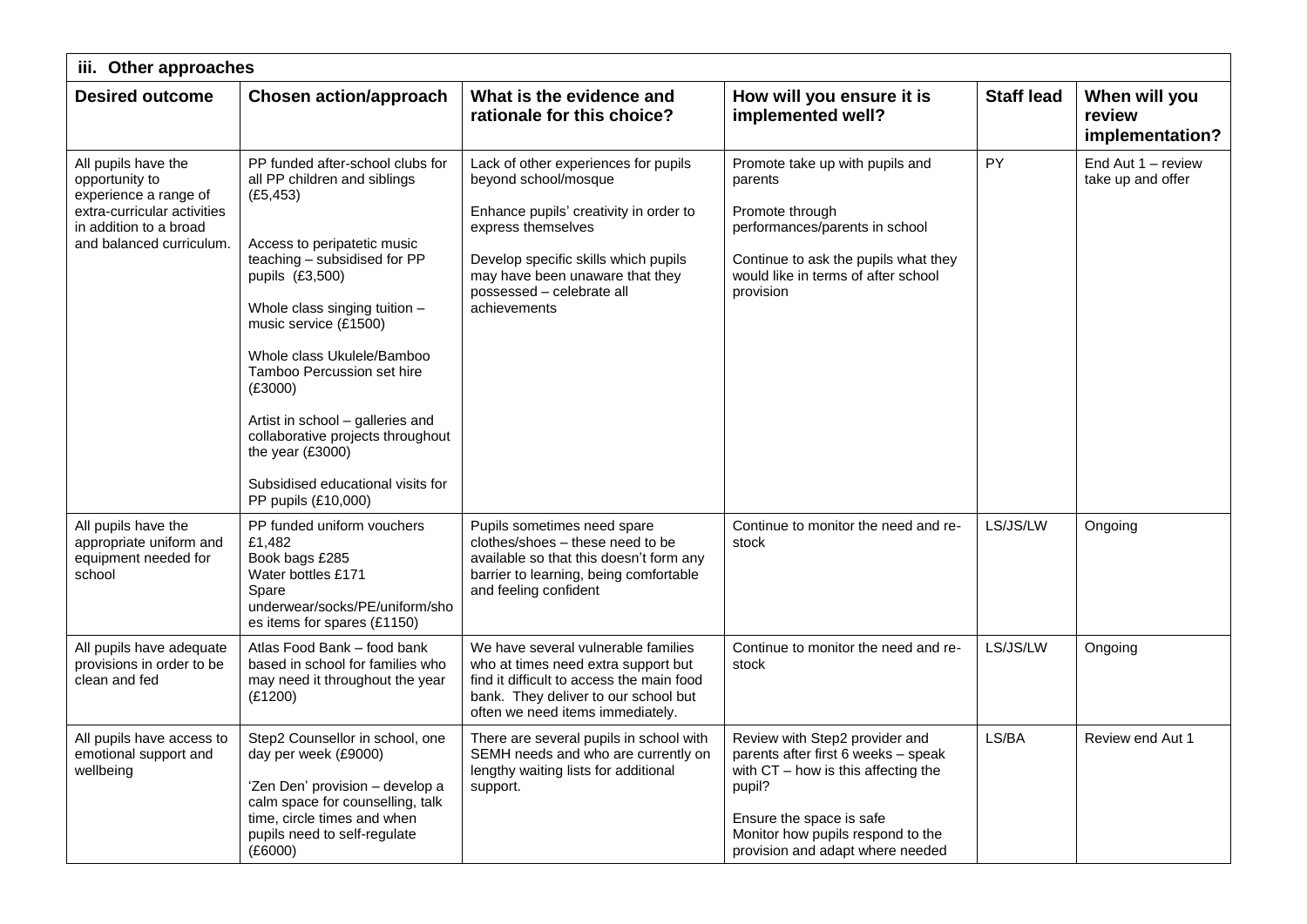| Total budgeted cost $ $ £44,741 |  |  |  |  |  |
|---------------------------------|--|--|--|--|--|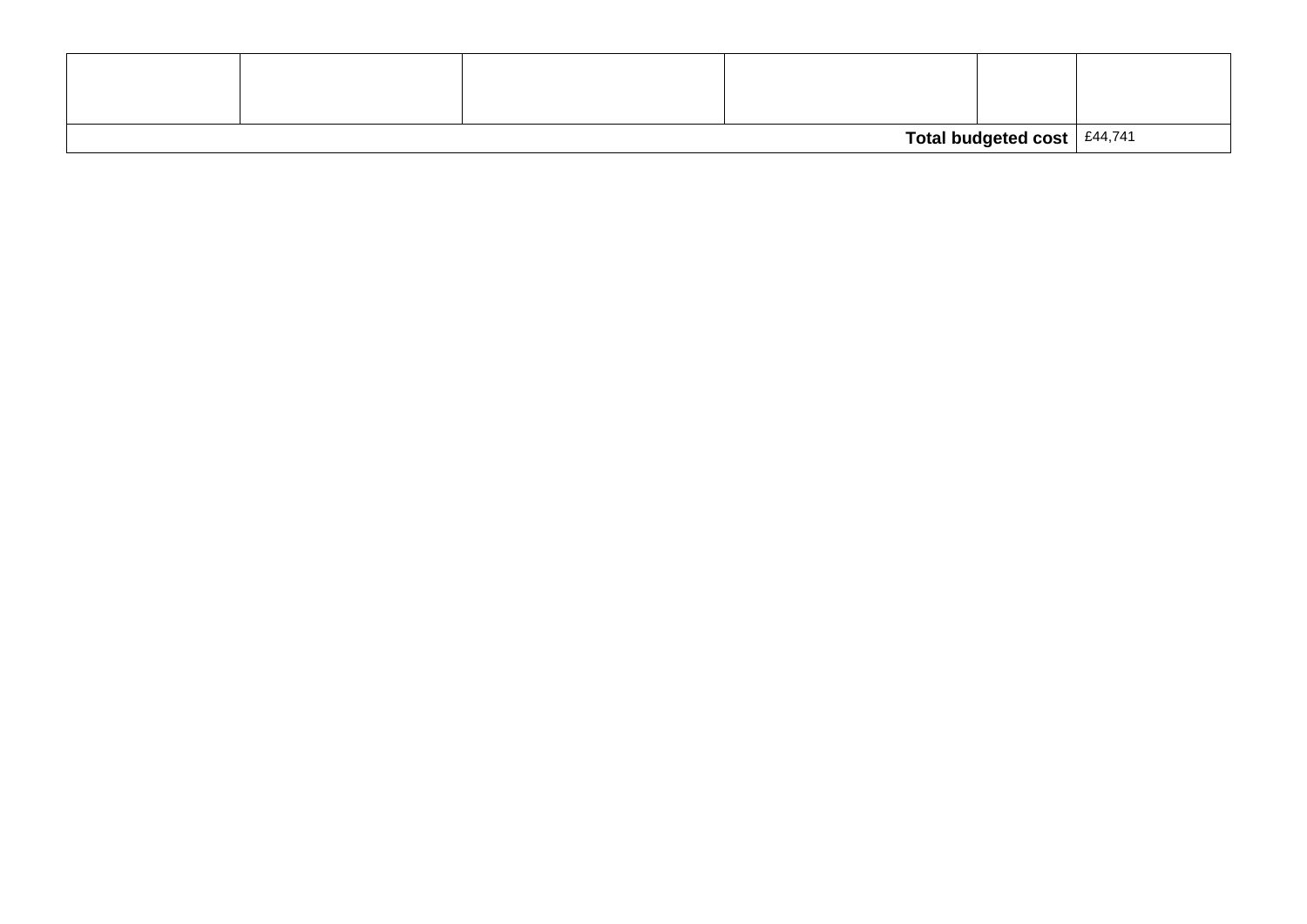| <b>6. Review of expenditure</b>                                                                                                                                                        |                                                                                                                                                                                                                                              |                                                                                                                                                                                                                                                                                                                                                                                                                                                                                                                |  |                                                                                                                                                                                                                                                                                                                                                                                                                                                                                                                                                                                                                       |       |
|----------------------------------------------------------------------------------------------------------------------------------------------------------------------------------------|----------------------------------------------------------------------------------------------------------------------------------------------------------------------------------------------------------------------------------------------|----------------------------------------------------------------------------------------------------------------------------------------------------------------------------------------------------------------------------------------------------------------------------------------------------------------------------------------------------------------------------------------------------------------------------------------------------------------------------------------------------------------|--|-----------------------------------------------------------------------------------------------------------------------------------------------------------------------------------------------------------------------------------------------------------------------------------------------------------------------------------------------------------------------------------------------------------------------------------------------------------------------------------------------------------------------------------------------------------------------------------------------------------------------|-------|
| <b>Previous Academic Year</b>                                                                                                                                                          |                                                                                                                                                                                                                                              | 2018-19                                                                                                                                                                                                                                                                                                                                                                                                                                                                                                        |  | Total funding: £89,760                                                                                                                                                                                                                                                                                                                                                                                                                                                                                                                                                                                                |       |
| i. Quality of teaching for all                                                                                                                                                         |                                                                                                                                                                                                                                              |                                                                                                                                                                                                                                                                                                                                                                                                                                                                                                                |  |                                                                                                                                                                                                                                                                                                                                                                                                                                                                                                                                                                                                                       |       |
| <b>Desired outcome</b>                                                                                                                                                                 | <b>Chosen</b><br>action/approach                                                                                                                                                                                                             | <b>Estimated impact:</b> Did you meet the<br>success criteria? Include impact on<br>pupils not eligible for PP, if appropriate.                                                                                                                                                                                                                                                                                                                                                                                |  | <b>Lessons learned</b><br>(and whether you will continue with this approach)                                                                                                                                                                                                                                                                                                                                                                                                                                                                                                                                          | Cost  |
| Teachers have a far<br>clearer view of<br>assessment for every<br>child, and can track<br>progress so that<br>teaching is targeted to<br>the individual needs of<br>pupils             | Non-renewal of SPTO<br>system; replace with<br>additional training and<br>moderation sessions<br>and the<br>implementation of<br><b>Assertive Mentoring</b><br>system for Maths and<br>English<br><b>Assertive Mentoring</b><br>package £900 | SC: A clear view of pupils' accurate assessment<br>data means that pupil progress data tracking and<br>target setting is more accurate, ensuring that<br>pupils do not fall behind and teachers ensure that<br>action is quickly taken to meet the needs of each<br>pupil.<br>Impact: All pupils now have clear, defined targets<br>which are directly based on their assessment. All<br>pupils can confidently talk about their own learning<br>journey and know what they need to do in order to<br>improve. |  | The Assertive Mentoring approach has ensured that pupils<br>are now involved in their own assessment and target setting,<br>which means that this has had a positive impact on staff<br>workload - the reviews are carried out with the pupils rather<br>than in the teacher's 'own time', and any collating of data is<br>meaningful and has a purpose rather than completing a<br>computerised grid with less relevance.<br>This has not yet shown the impact on PP pupils specifically,<br>but teachers are far more knowledgeable about where pupils<br>have gaps within their learning and how to approach this. | £900  |
| Teachers are confident<br>in the delivery of their<br>curriculum and know<br>how to differentiate to<br>individual need whilst<br>maintaining high<br>expectations for all<br>children | <b>Maths Mastery</b><br>programme<br>Sharon Day Maths<br>Consultant £2500<br>Joint PPA sessions<br>with a senior leader<br>(costed cover)                                                                                                    | SC: Teachers are responsive through robust<br>assessment and a deeper knowledge of what<br>motivates each child. They are able to diagnose<br>what need to be taught next whilst continually<br>revisiting basic skills.<br>Impact: Teachers are more confident in the<br>teaching of maths. Disadvantaged and lower<br>attaining pupils are afforded the same learning<br>opportunities as their peers and are not grouped                                                                                    |  | Working with Sharon Day enabled teachers to develop their<br>confidence in the teaching of maths using models, images,<br>and manipulatives. This led on really well to the work that<br>the Maths Lead has undertaken as part of the Maths Mastery<br>TRG.<br>The Maths Lead has recently been accepted to train in the<br>coming year as a Mastery Specialist, which will only<br>strengthen the teaching of maths across our school as she<br>further develops her knowledge.                                                                                                                                      | £2500 |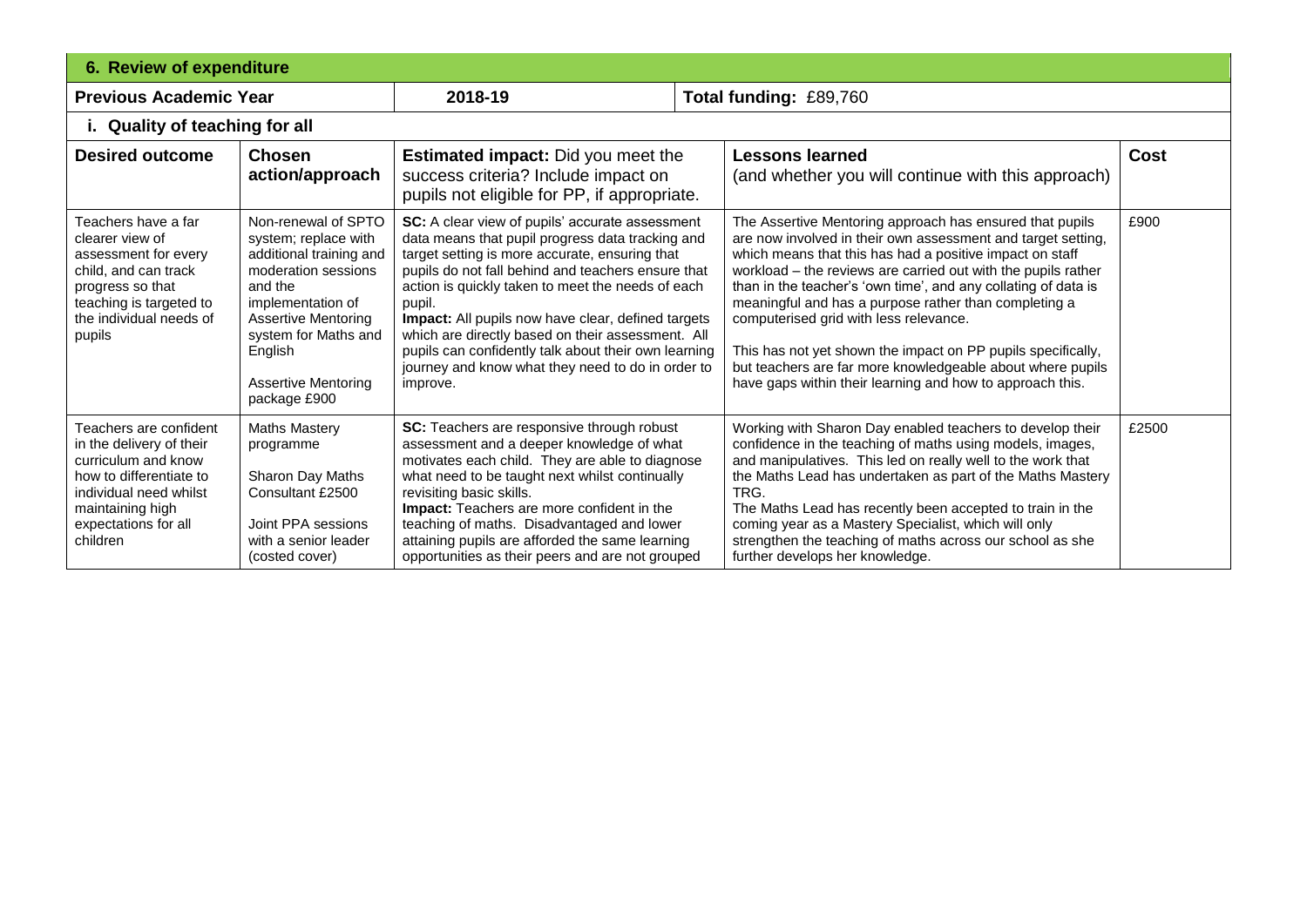| Raised expectations for<br>ALL children by ALL<br>stakeholders                                                                                | Maths Mastery Hub-<br>LK & EH to attend<br>TRGs and training<br>days in order to<br>develop a mastery<br>approach to the<br>teaching of<br>mathematics so that<br>children in vulnerable<br>groups do not have a<br>ceiling of low<br>expectations placed<br>upon them | SC: To deepen knowledge and understanding of<br>all subjects beyond the SATs tests and throughout<br>all year groups so that all pupils can make<br>progress.<br>To enable all pupils to make progress in their use<br>of oral language.<br>Impact: Monitoring (internal and external -<br>Richard Lait) shows a significant improvement in<br>maths books and the way in which pupils can<br>demonstrate and talk about their learning. This is<br>particularly strong in KS1 and lower KS2, and less<br>so in Yrs 5/6 where misconceptions have not bee<br>addressed in their previous learning. | This is an area in which we need to develop further. Whilst<br>some teachers attended training hubs, others who didn't<br>were unable to show as much progress. Whist teachers are<br>continuing to develop their oracy strategies, the support staff<br>still need a lot of training and this is where the<br>inconsistencies lie. This needs to be addressed in further<br>targeted training in the coming year. | Total £30,733 |
|-----------------------------------------------------------------------------------------------------------------------------------------------|------------------------------------------------------------------------------------------------------------------------------------------------------------------------------------------------------------------------------------------------------------------------|----------------------------------------------------------------------------------------------------------------------------------------------------------------------------------------------------------------------------------------------------------------------------------------------------------------------------------------------------------------------------------------------------------------------------------------------------------------------------------------------------------------------------------------------------------------------------------------------------|--------------------------------------------------------------------------------------------------------------------------------------------------------------------------------------------------------------------------------------------------------------------------------------------------------------------------------------------------------------------------------------------------------------------|---------------|
| A clear drive to improve<br>the standards of oral<br>language throughout<br>school in order to<br>provide greater<br>foundations for learning | Oracy Hub<br>partnership training<br>(CUREE, Birth to 19)<br>Dialogic Talk<br>additional<br>resources/CPD<br>Makaton YR £140                                                                                                                                           |                                                                                                                                                                                                                                                                                                                                                                                                                                                                                                                                                                                                    | See above – to continue the work that we embarked upon<br>through this partnership and develop further consistency<br>throughout all levels of our school.<br>The teacher who attended the Makaton training has gone on<br>secondment to another school; we do have a trained teacher<br>still in school the impact of sending a teacher this year has<br>not been seen.                                           |               |
| ii. Targeted support                                                                                                                          |                                                                                                                                                                                                                                                                        |                                                                                                                                                                                                                                                                                                                                                                                                                                                                                                                                                                                                    |                                                                                                                                                                                                                                                                                                                                                                                                                    |               |
| <b>Desired outcome</b>                                                                                                                        | <b>Chosen</b><br>action/approach                                                                                                                                                                                                                                       | <b>Estimated impact:</b> Did you meet the<br>success criteria? Include impact on<br>pupils not eligible for PP, if appropriate.                                                                                                                                                                                                                                                                                                                                                                                                                                                                    | <b>Lessons learned</b><br>(and whether you will continue with this approach)                                                                                                                                                                                                                                                                                                                                       | <b>Cost</b>   |
| All pupils are provided<br>with a healthy breakfast<br>and are in school on time                                                              | PP funded breakfast<br>club places for all PP<br>children and siblings<br>£5,557.50                                                                                                                                                                                    | SC: More PP pupils attend breakfast club,<br>ensuring that they are in school on time and have<br>eaten before school.<br>Impact: increased attendance in breakfast club<br>and pupils are in class sooner, working on their<br>targets in the morning session. Several pupils'<br>punctuality is significantly improved.                                                                                                                                                                                                                                                                          | Increased numbers attending has an impact on the number<br>of staff running the club and this has proved difficult given<br>staffing restraints. Grants such as the Magic Breakfast have<br>been applied for (on the waiting list). Consider other outside<br>options - currently liaising with Morrisons volunteer scheme.                                                                                        | £5,557.50     |
| Improved opportunities<br>in wider curriculum areas<br>for all                                                                                | Subsidised<br>educational visits and<br>enrichment activities<br>£10,000                                                                                                                                                                                               | SC: PP pupils are afforded the same<br>opportunities as their peers.<br>Impact: PP pupils accessed all available visits,<br>however parental reluctance still means that many<br>pupils do not access the opportunities that are<br>offered to them.                                                                                                                                                                                                                                                                                                                                               | Much still needs to be done within our community of parents<br>and families to increase participation in visits; particularly<br>those that are further afield.<br>Invest in parental engagement within 2019-20                                                                                                                                                                                                    | £10,000       |